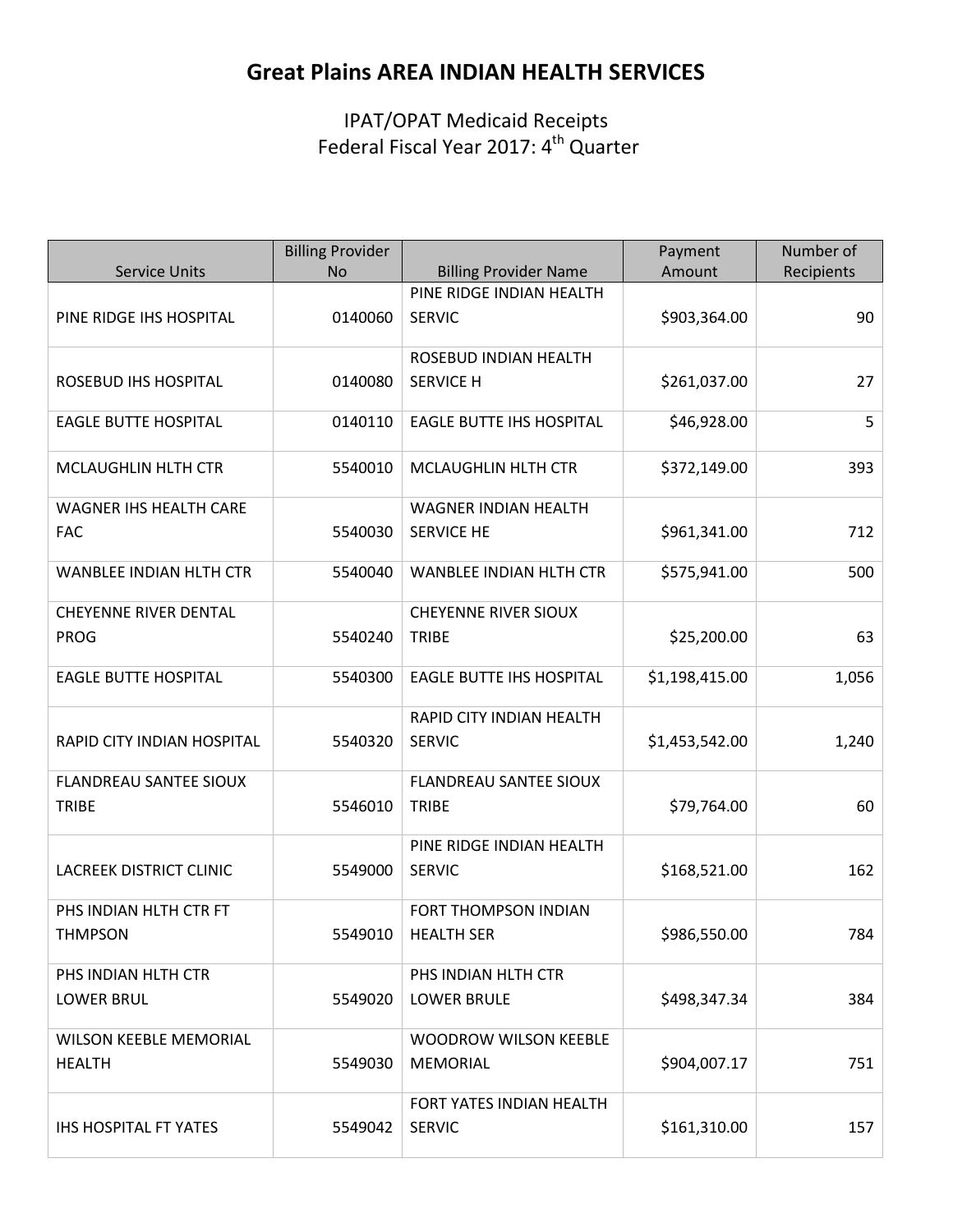| <b>KYLE CLINIC</b>             | 5549060 | PINE RIDGE INDIAN HEALTH<br><b>SERVIC</b> | \$1,272,863.00  | 1,102  |
|--------------------------------|---------|-------------------------------------------|-----------------|--------|
| PINE RIDGE IHS HOSPITAL        | 5549070 | PINE RIDGE INDIAN HEALTH<br><b>SERVIC</b> | \$4,765,472.00  | 3,717  |
|                                |         |                                           |                 |        |
|                                |         | ROSEBUD INDIAN HEALTH                     |                 |        |
| <b>ROSEBUD IHS HOSPITAL</b>    | 5549093 | <b>SERVICE H</b>                          | \$2,393,127.00  | 1,918  |
| <b>CRST HEALTH DEPT EAGLE</b>  |         | <b>CHEYENNE RIVER SIOUX</b>               |                 |        |
| <b>BUTTE</b>                   | 5549300 | <b>TRIBE</b>                              | \$25,900.00     | 65     |
| <b>CRST HEALTH DEPT</b>        |         | <b>CHEYENNE RIVER SIOUX</b>               |                 |        |
| <b>SWIFTBIRD</b>               | 5549310 | <b>TRIBE</b>                              | \$11,550.00     | 26     |
| <b>CRST HEALTH DEPT CHERRY</b> |         | <b>CHEYENNE RIVER SIOUX</b>               |                 |        |
| <b>CREEK</b>                   | 5549320 | <b>TRIBE</b>                              | \$62,650.00     | 109    |
|                                |         |                                           |                 |        |
|                                |         |                                           |                 |        |
|                                |         |                                           |                 |        |
|                                |         |                                           |                 |        |
| <b>GRAND TOTAL</b>             |         |                                           | \$17,127,978.51 | 13,321 |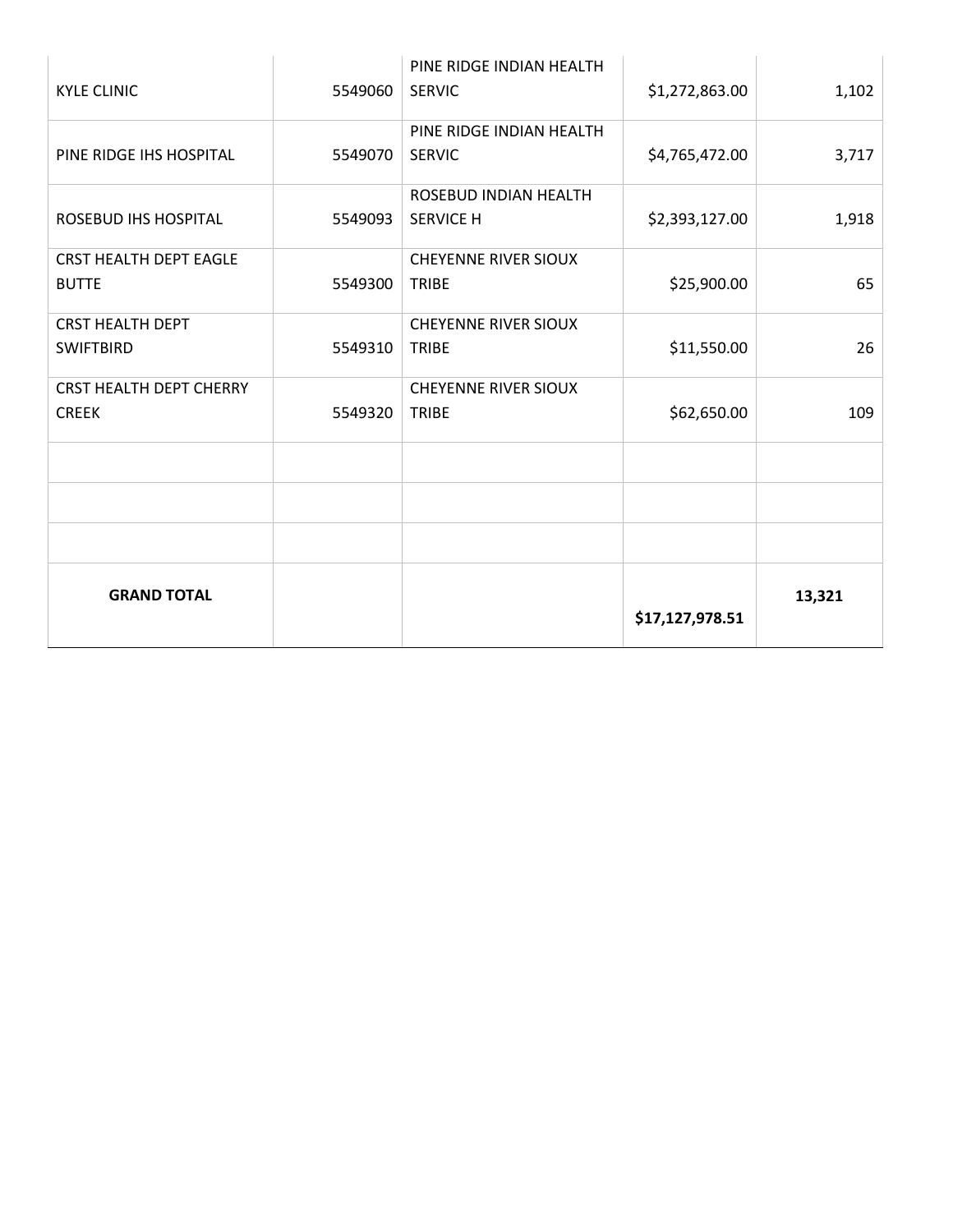# **Great Plains Area Indian Health Services**

#### **Ambulance Receipts Federal Fiscal Year 2017 : 4th Quarter**

| <b>Billing Provider #</b> | <b>Billing Provider Name</b>    | Payment<br><b>Amount</b> | Number of<br><b>Recipients</b> |
|---------------------------|---------------------------------|--------------------------|--------------------------------|
| 9002150                   | <b>LOWER BRULE SIOUX TRIBE</b>  | \$3,426.87               | 11                             |
| 9010690                   | ROSEBUD SIOUX TRIBE             | \$47,634.65              | 143                            |
| 9010720                   | <b>CROW CREEK SIOUX TRIBE</b>   | \$7,311.01               | 21                             |
| 9010840                   | <b>EAGLE BUTTE IHS HOSPITAL</b> | \$34,383.12              | 74                             |
| 9011130                   | <b>STANDING ROCK AMBULANCE</b>  | \$29,395.02              | 69                             |
| 9017080                   | <b>OGLALA SIOUX TRIBE</b>       | \$59,252.11              | 164                            |
|                           |                                 |                          |                                |
| <b>Grand Total</b>        |                                 | \$181,402.78             | 482                            |

#### **Community Transportation Receipts Federal Fiscal Year 2017: 4th Quarter**

|                           |                                 | <b>Payment Amount</b> | <b>Number of</b>  |
|---------------------------|---------------------------------|-----------------------|-------------------|
| <b>Billing Provider #</b> | <b>Billing Provider Name</b>    |                       | <b>Recipients</b> |
| 9515000                   | <b>EAGLE BUTTE IHS HOSPITAL</b> | \$1,467.46            | 8                 |
| 9515200                   | LOWER BRULE SIOUX TRIBE         | \$8,635.09            | 25                |
| 9515210                   | RURAL OFFICE OF COMMUNITY SERVI | \$10,774.76           | 72                |
| 9515240                   | <b>OGLALA SIOUX TRIBE</b>       | \$53,471.37           | 163               |
| 9515312                   | <b>ROSEBUD SIOUX TRIBE</b>      | \$285.44              | 45                |
| 9515314                   | ROSEBUD SIOUX TRIBE             | \$26,384.83           | 89                |
| 9515590                   | WAGNER INDIAN HEALTH SERVICE HE | \$2,803.30            | 16                |
| <b>Grand Total</b>        |                                 | \$103,822.25          | 418               |
|                           |                                 |                       |                   |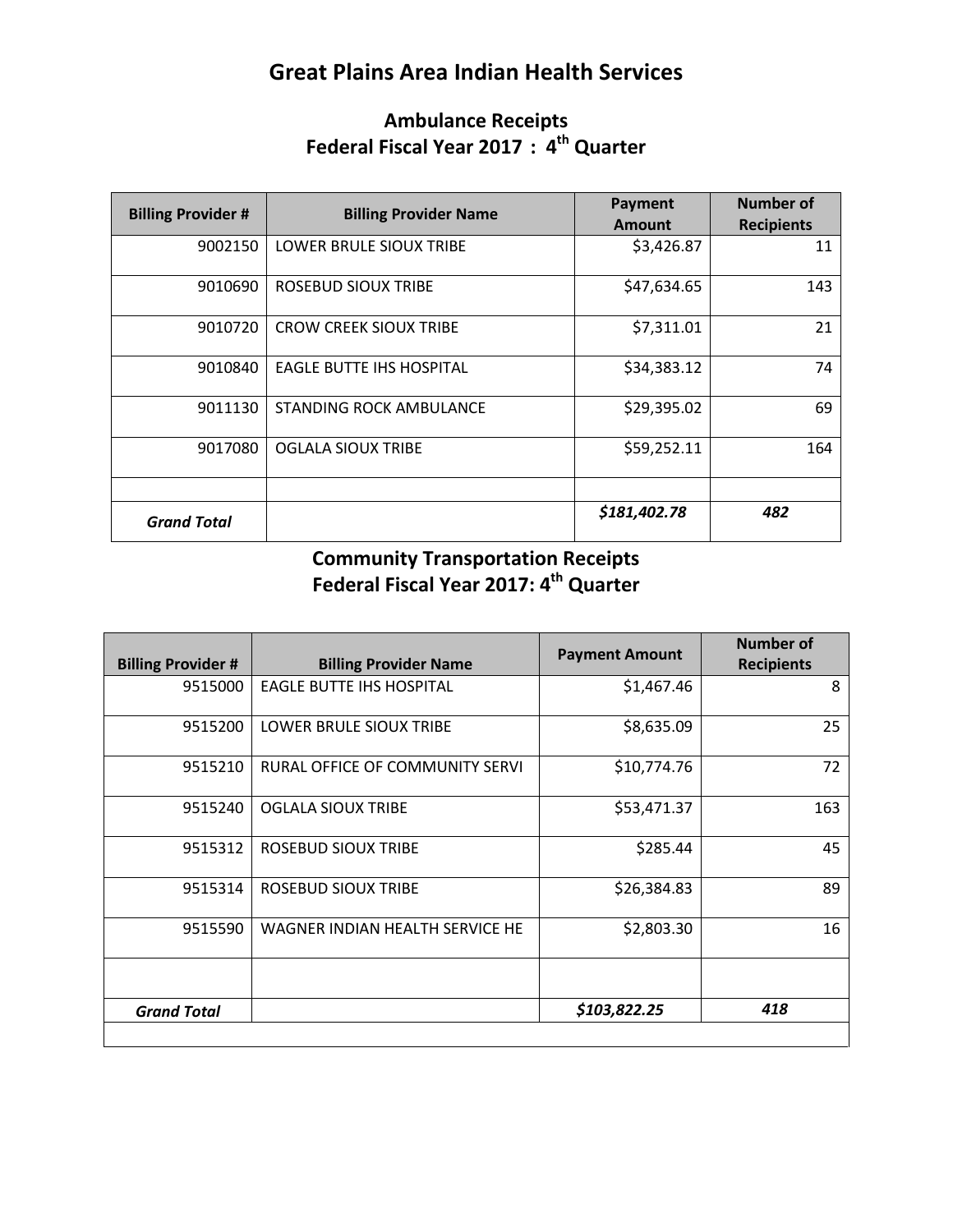# **Medicaid Non-Emergency Medical Transportation (NEMT) Expenditures**<br>07/01/2017 - 09/30/2017 As of 10/02/2017 **07/01/2017 - 09/30/2017 As Of 10/02/2017**

| <b>Cheyenne River Sioux Tribe</b>       |                                |                   |                 |  |
|-----------------------------------------|--------------------------------|-------------------|-----------------|--|
| <b>Name of Provider</b>                 | City                           | <b>Total Paid</b> | # of Recipients |  |
| CHEYENNE RIVER SUPPORT SERVICES         | <b>EAGLE BUTTE</b>             | \$11,550.57       | 59              |  |
| <b>TAKINI SCHOOL</b>                    | <b>HOWES</b>                   | \$0.00            | $\overline{0}$  |  |
| <b>Tribal Totals</b>                    |                                | \$11,550.57       | 59              |  |
|                                         | <b>Crow Creek Sioux Tribe</b>  |                   |                 |  |
| <b>Name of Provider</b>                 | City                           | <b>Total Paid</b> | # of Recipients |  |
| <b>CROW CREEK TRIBAL HEALTH</b>         | <b>FT THOMPSON</b>             | \$0.00            | 0               |  |
| CROW CREEK SIOUX TRIBE - FINANCE OFFICE | FT THOMPSON                    | \$0.00            | $1\,$           |  |
| CROW CREEK DISTRICT BUSINESS COMMITTEE  | PUKWANA                        | \$45.88           | $\mathbf 0$     |  |
| <b>Tribal Totals</b>                    |                                | \$45.88           | $\mathbf{1}$    |  |
|                                         | <b>Lower Brule Sioux Tribe</b> |                   |                 |  |
| <b>Name of Provider</b>                 | City                           | <b>Total Paid</b> | # of Recipients |  |
| <b>OKIYA FUND</b>                       | <b>LOWER BRULE</b>             | \$0.00            | 0               |  |
| <b>Tribal Totals</b>                    |                                | \$0.00            | $\Omega$        |  |
|                                         | <b>Oglala Sioux Tribe</b>      |                   |                 |  |
| <b>Name of Provider</b>                 | City                           | <b>Total Paid</b> | # of Recipients |  |
| <b>PASS CREEK DISTRICT</b>              | <b>ALLEN</b>                   | \$123.63          | 1               |  |
| OGLALA LAKOTA COUNTY SCHOOL DISTRICT    | <b>BATESLAND</b>               | \$0.00            | $\overline{0}$  |  |
| LAST CHILD SUNDANCE ASSN.               | <b>KYLE</b>                    | \$0.00            | $\mathbf{0}$    |  |
| MEDICINE ROOT DISTRICT                  | <b>KYLE</b>                    | \$7,784.04        | 68              |  |
| <b>WOUNDED KNEE DISTRICT</b>            | <b>MANDERSON</b>               | \$652.21          | 13              |  |
| WOUNDED KNEE DISTRICT SCHOOL            | <b>MANDERSON</b>               | \$0.00            | $\overline{0}$  |  |
| LACREEK DISTRICT CAP OFFICE             | <b>MARTIN</b>                  | \$2,336.85        | 20              |  |
| LONEMAN SCHOOL                          | <b>OGLALA</b>                  | \$0.00            | $\Omega$        |  |
| OGLALA DISTRICT SERVICE CENTER          | <b>OGLALA</b>                  | \$4,133.60        | 36              |  |
| LAKOTA OYATE WAKANYEJA OWICAKIYAPI      | PINE RIDGE                     | \$0.00            | $\overline{0}$  |  |
| OGLALA SIOUX TRIBE                      | PINE RIDGE                     | \$19,188.35       | 288             |  |
| OGLALA SIOUX TRIBE - HEALTH ADMIN       | PINE RIDGE                     | \$0.00            | $\theta$        |  |
| OST CSBG                                | PINE RIDGE                     | \$0.00            | $\mathbf{0}$    |  |
| PINE RIDGE VILLAGE DISTRICT             | PINE RIDGE                     | \$1,889.28        | $\overline{2}$  |  |
| <b>WAKPAMNI DISTRICT SERVICE CENTER</b> | PINE RIDGE                     | \$1,520.00        | 13              |  |
| OGLALA SIOUX TRIBE - ENERGY & HOUSING   | PINE RIDGE                     | \$0.00            | $\overline{0}$  |  |
| PORCUPINE DISTRICT                      | <b>PORCUPINE</b>               | \$1,636.78        | 17              |  |
| PORCUPINE SCHOOL                        | <b>PORCUPINE</b>               | \$0.00            | $\mathbf 0$     |  |
| CRAZY HORSE SPEC ED DEPT                | WANBLEE                        | \$0.00            | 0               |  |
| <b>EAGLE NEST DISTRICT</b>              | WANBLEE                        | \$0.00            | $\mathbf{0}$    |  |
| HORSE CREEK COMMUNITY                   | WHITE RIVER                    | \$0.00            | 0               |  |
| WOUNDED KNEE COMMUNITY                  | WOUNDED KNEE                   | \$0.00            | $\mathbf 0$     |  |
|                                         |                                |                   |                 |  |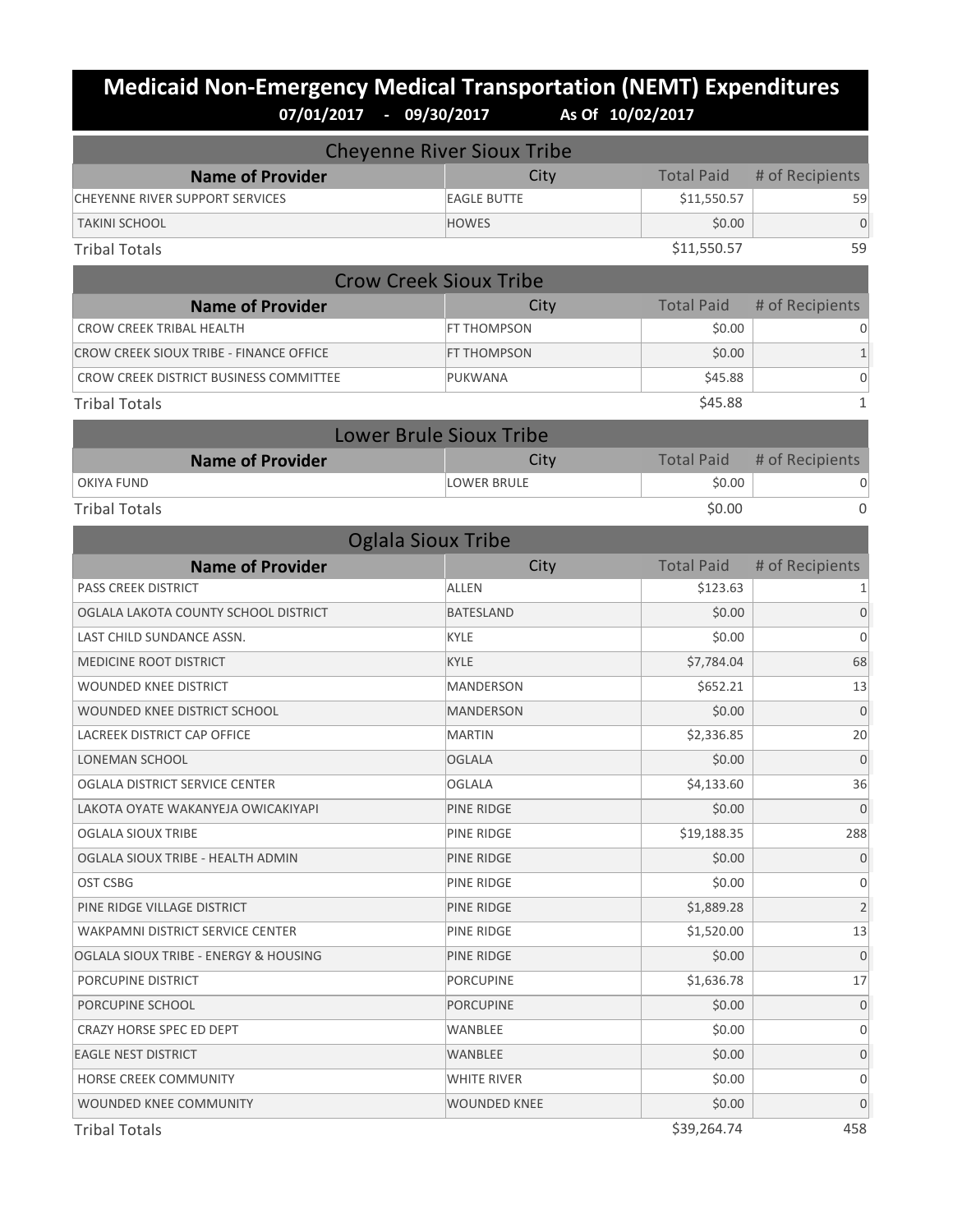#### **Medicaid Non-Emergency Medical Transportation (NEMT) Expenditures 07/01/2017 - 09/30/2017 As Of 10/02/2017**

| <b>Rosebud Sioux Tribe</b>                 |                   |                   |                 |
|--------------------------------------------|-------------------|-------------------|-----------------|
| <b>Name of Provider</b>                    | City              | <b>Total Paid</b> | # of Recipients |
| <b>ANTELOPE COMMUNITY</b>                  | <b>MISSION</b>    | \$0.00            | 0               |
| SGU TIWAHE GLU KINI PI                     | <b>MISSION</b>    | \$0.00            | $\Omega$        |
| SICANGU CHILD AND FAMILY SERVICES          | <b>MISSION</b>    | \$0.00            | $\Omega$        |
| SINTE GLESKA UNIVERSITY TIWAHE GLU KINI PI | <b>MISSION</b>    | \$0.00            | $\Omega$        |
| SPOTTED TAIL CHILDREN'S HOME               | <b>MISSION</b>    | \$0.00            | $\Omega$        |
| <b>BLACK PIPE COMMUNITY</b>                | <b>NORRIS</b>     | \$0.00            | $\Omega$        |
| PARMELEE COMMUNITY                         | <b>PARMELEE</b>   | \$0.00            | $\Omega$        |
| ROSEBUD SIOUX TRIBE - COMMUNITY SERVICES   | <b>ROSEBUD</b>    | \$14,264.37       | 248             |
| ROSEBUD SIOUX TRIBE - EDUCATION DEPT       | <b>ROSEBUD</b>    | \$6,589.39        | 44              |
| ROSEBUD SIOUX TRIBE HEAD START PROGRAM     | <b>ROSEBUD</b>    | \$1,283.86        | 5               |
| SINTE GLESKA OYATE TRANSPORTATION          | <b>ROSEBUD</b>    | \$3,593.44        | 27              |
| SAINT FRANCIS INDIAN SCHOOL                | <b>ST FRANCIS</b> | \$0.00            | $\mathbf{0}$    |
| <b>Tribal Totals</b>                       |                   | \$25,731.06       | 324             |

| <b>Sisseton Wahpeton Oyate</b> |                       |                   |                 |  |
|--------------------------------|-----------------------|-------------------|-----------------|--|
| <b>Name of Provider</b>        | City                  | <b>Total Paid</b> | # of Recipients |  |
| <b>BIG COULEE DISTRICT</b>     | <b>AGENCY VILLAGE</b> | \$0.00            | 0               |  |
| <b>BUFFALO LAKE DISTRICT</b>   | <b>AGENCY VILLAGE</b> | \$0.00            | $\Omega$        |  |
| EARLY CHILDHOOD INTERVENTION   | <b>AGENCY VILLAGE</b> | \$182.66          | 9               |  |
| <b>OLD AGENCY DISTRICT</b>     | <b>AGENCY VILLAGE</b> | \$0.00            | $\Omega$        |  |
| SWO ELDERLY AFFAIRS PROGRAM    | <b>AGENCY VILLAGE</b> | \$0.00            | $\Omega$        |  |
| <b>LAKE TRAVERSE DISTRICT</b>  | <b>SISSETON</b>       | \$0.00            | $\Omega$        |  |
| <b>Tribal Totals</b>           |                       | \$182.66          | 9               |  |

| <b>Standing Rock Sioux Tribe</b>           |                   |                   |                 |  |
|--------------------------------------------|-------------------|-------------------|-----------------|--|
| <b>Name of Provider</b>                    | City              | <b>Total Paid</b> | # of Recipients |  |
| <b>BEAR SOLDIER DISTRICT</b>               |                   | \$0.00            | $\Omega$        |  |
| ROCK CREEK GRANT SCHOOL                    | <b>BULLHEAD</b>   | \$0.00            | $\Omega$        |  |
| STANDING ROCK EARLY CHILDHOOD              | <b>FORT YATES</b> | \$0.00            | $\Omega$        |  |
| STANDING ROCK SIOUX TRIBE - 0-5 HEAD START | <b>FT YATES</b>   | \$0.00            |                 |  |
| STANDING ROCK SIOUX TRIBE - HEALTH         | <b>FT YATES</b>   | \$0.00            | $\Omega$        |  |
| <b>Tribal Totals</b>                       |                   | \$0.00            |                 |  |

| <b>Yankton Sioux tribe</b>      |               |                   |                 |
|---------------------------------|---------------|-------------------|-----------------|
| <b>Name of Provider</b>         | City          | <b>Total Paid</b> | # of Recipients |
| <b>ST PAUL'S CHURCH</b>         | <b>MARTY</b>  | \$0.00            |                 |
| SOUTH CENTRAL CHILD DEVELOPMENT | <b>WAGNER</b> | \$0.00            | $\Omega$        |
| YANKTON SIOUX TRIBE             | <b>WAGNER</b> | \$0.00            | 0               |
| YANKTON SIOUX TRIBE             | <b>WAGNER</b> | \$0.00            | $\Omega$        |
| <b>Tribal Totals</b>            |               | \$0.00            | $\Omega$        |